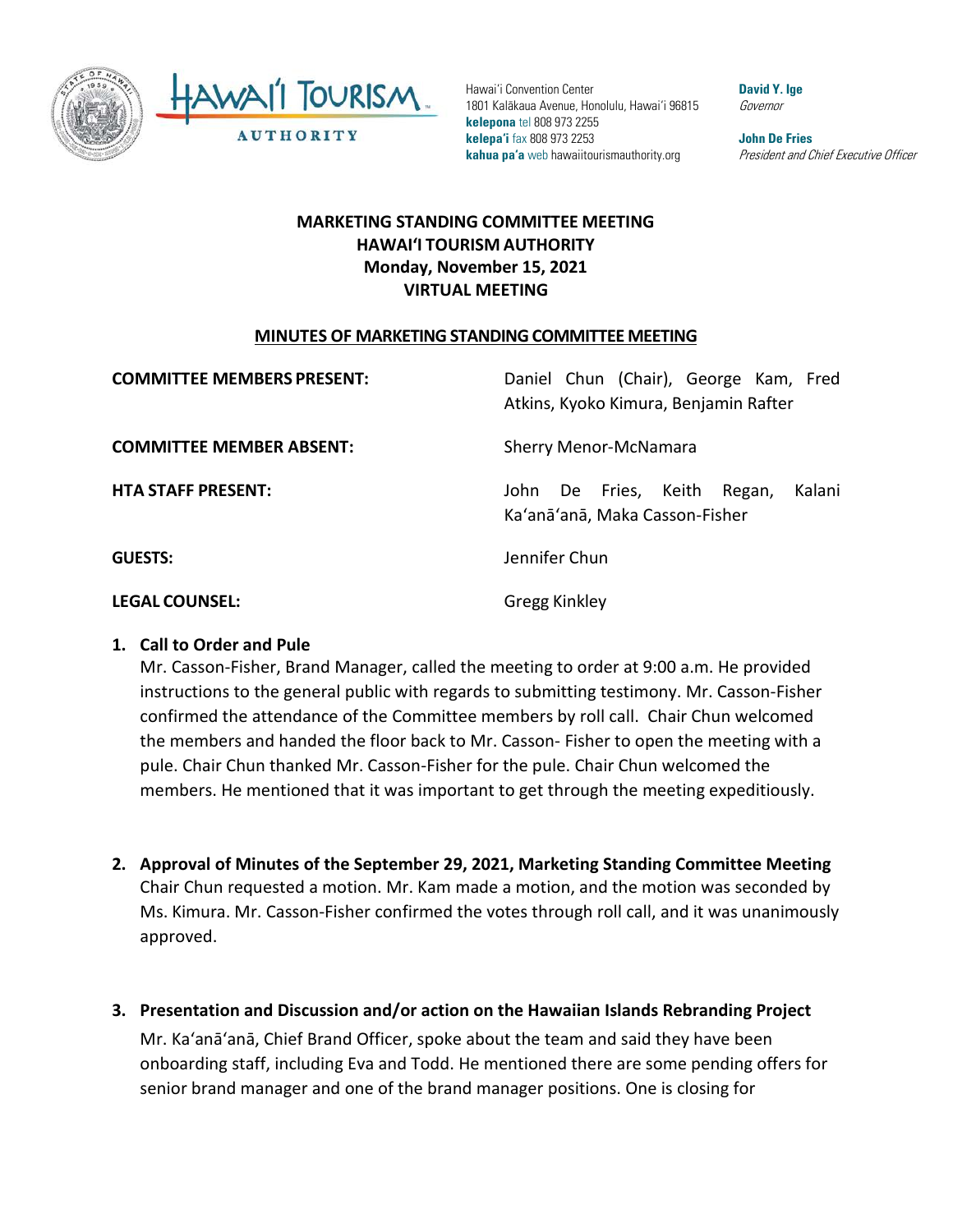recruitment on the 19<sup>th of</sup> November, and they are looking through resumes for the vacant admin position. He mentioned that right now there is a team in place and the work will be effectuated by the team currently in place. He mentioned the first agenda item rebranding. He stated that's it's been around 10 years since the last rebranding, and in consultation with GTL, Laura, and others it was decided that now might be a good time for rebranding. He mentioned that the pandemic gave an opportunity to pause and help us recognize the tectonic shift in thinking and awareness about different things.

He also spoke about the Regenerative Tourism Model with regards to how the Brand name and key messaging supports the model. He presented the current logos of the Hawai'i Islands. He stated that the Rebranding Project has seven pieces, the discovery and research phase, a competitive analysis, brand positioning and key messages, updating the logo and visual identity systems, developing the brand standard guidelines, the communications and brand audit and rollout of the new brand.

He stated that the proposed budget of \$1 million for the rebranding is conservative and to reach an estimate is difficult due to the new 103-D procurement guidelines. He mentioned the amount is an educated guess.

Mr. Ka'anā'anā estimated the rebranding to be completed within a year. He said if it's done by 2022, although it's ambitious he said that it's important. He stated that the branding and how they position themselves in the mind of future travelers supports local businesses, natural resource and DMAPS.

Mr. Atkins asked if there has been a study to see how many people know about the efforts and sustainable tourism that Hawaii is doing, specifically with the travelers that are looking to come to Hawaii and actually booking it and having knowledge about it before they fly.

Mr. Ka'anā'anā said there is a few different studies in various places. He mentioned the visitor stat survey that they do as well as a marketing effectiveness survey did in the past.

Ms. Chun stated that for specific campaign messaging, which will be looked at the marketing effectiveness study they are going to field in January. She mentioned they have put a pause on fielding the survey for almost two years now because it didn't make sense to field in 2020 at all, and thus far in 2021. Ms. Chun reported that the Marketing Effectiveness Study will resume in January of 2022.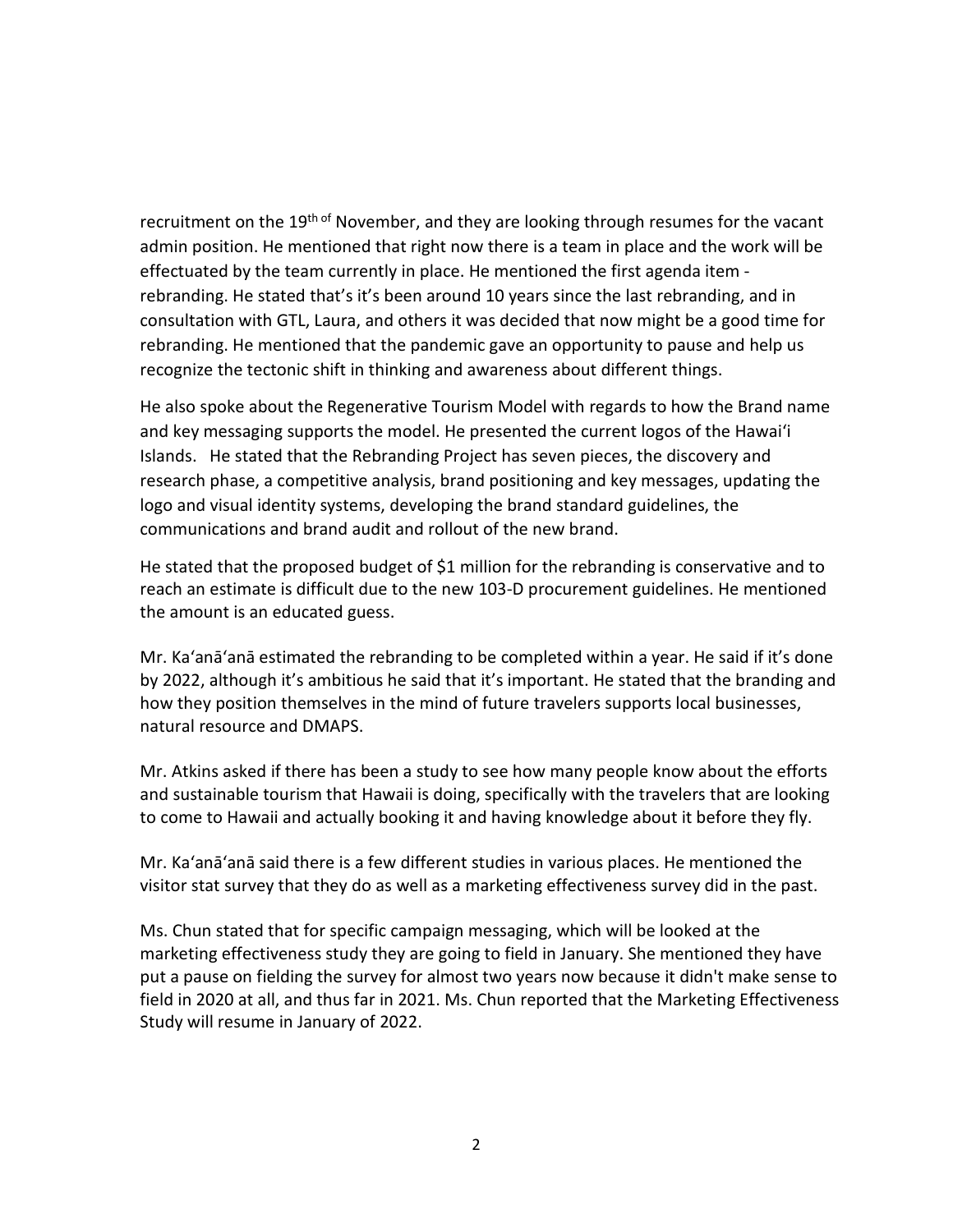Mr. Atkins mentioned it would be very valuable to what they're doing with study with a million dollars they're pending on it. It's important to get the message of what the visitors are thinking in regard to what the team is doing in rebranding Hawaiian.

Ms. Kimura wanted to confirm what is included in the RFP, and if it's the logo and timelines.

Mr. Ka'anā'anā showed the slide confirming it includes discovery and research, competitive analysis, brand positioning and key messages, logo and visual identity system update, brand standard guidelines, communications and brand audit and rollout plan.

Mr. Atkins said that Mr. Kam mentioned that it may cost more than a million at this time. He asked whether the amount covers the costs of all the collateral material and everything that will have to change when the logo is redone.

Chair Chun confirmed that there would be a separate budget for GMTs with regards to stationery rebranding. Chair Chun asked Mr. Ka'anā'anā if the budget committee is going to be recommending approval for the entire budget. Mr. Ka'anā'anā answered by saying they are supporting the staff's recommendations and that they're not taking formal action as he understands.

Chair Chun said what they could do as a committee is support staff action as well or recommend the approval of this particular item. He asked if everyone is okay with what he suggested to do that and in the board meeting mention they have had an opportunity to review this and give their input that they are supportive of that particular item. He mentioned that during the board meeting they will have a discussion and approval of the fiscal year 22 budget. He thinks their report is going to be after that happens. He suggested they don't take action yet and that this is one other opportunity for board members to be exposed to some of these items within the budget. He stated that at the board meeting during that particular discussion item they can raise any questions or comments at that time.

Mr. Atkins requested the Marketing Committee Report agenda item be moved up before the discussion about the budget because as a marketing committee their job is to give them their input. Mr. Ka'anā'anā mentioned he can move it up on the agenda

Mr. Ka'anā'anā reported that there are four phases, that first phase is community input review and leveraging the findings from the DBEDT's RSS qualitative research, phase two in Q2 moves to developing communication strategies and statements, phase three, which could start toward the middle or end of Q2 and go into Q3, is qualitative testing of that communication strategy and those statements and in the U.S. and other markets. Then they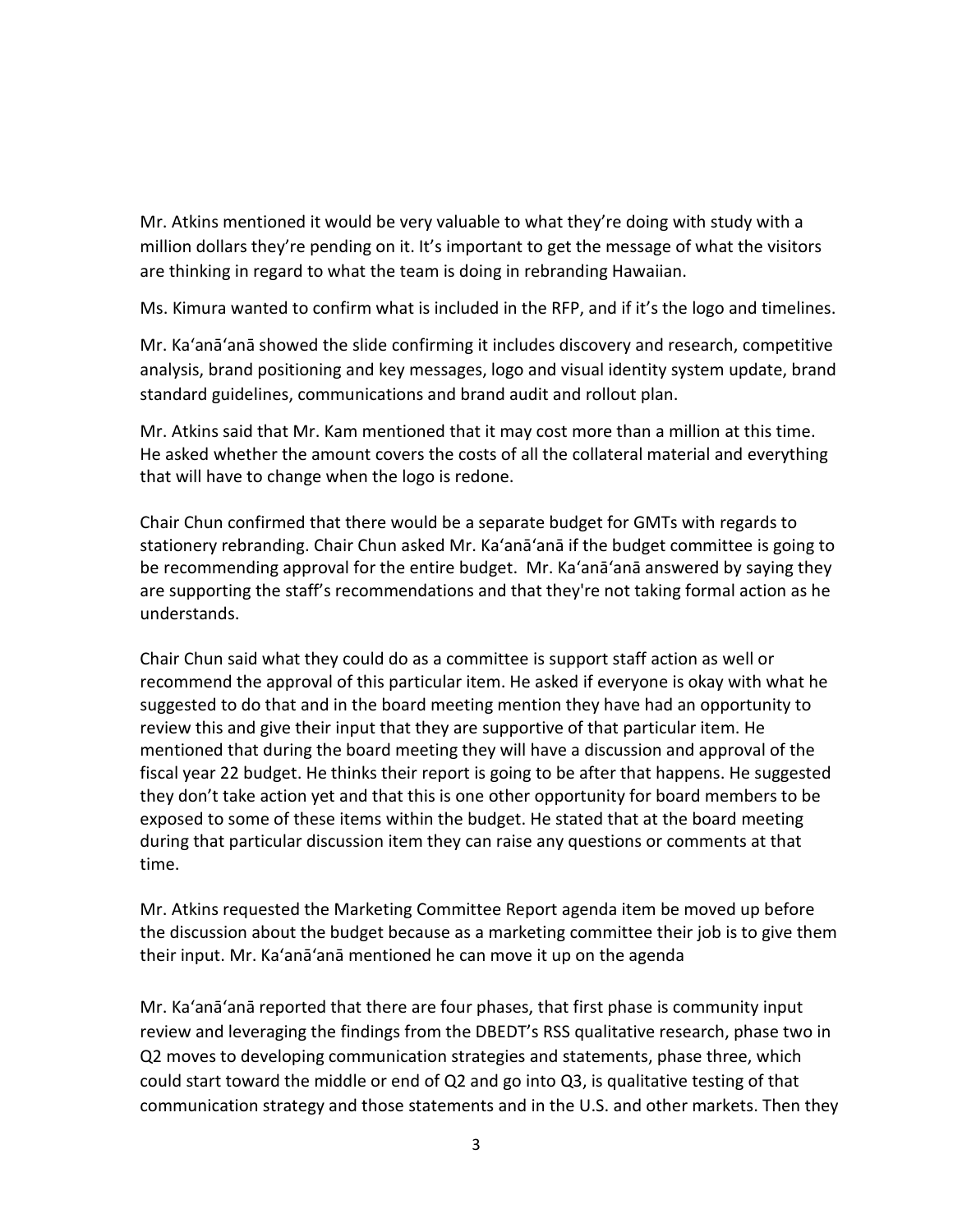would unveil the concept at the October 2022 Fall Tourism Update, phase four in Q4 would be developing a global branding structure, procedures, oversight, and updated brand guidelines, then a formal rollout in January of 2023. Mr. Kam said he is supportive of that and thanked him for clarifying.

Mr. Kinkley mentioned they should recommend approval to the board. He stated that communication to BRIC members can be done. He mentioned that there should be a formal motion approved.

Ms Kimura stated the Chair of the BRIC is Ben Rafter and he is attending this meeting.

Chair Chun asked for a motion to recommend approval to the full board. Mr. Kam made a motion, and the motion was seconded by Mr. Atkins. Mr. Casson-Fisher confirmed the votes through roll call, and it was unanimously approved.

## **4. Presentation and Discussion and/or action on the Destination Management Technology Consulting Services Project**

Mr. Ka'anā'anā stated that the line item is proposed at \$700,000.

He reported that the intention is to bring in outside brainpower to help incorporate more technology and technology-based solutions to manage the tourism hotspots and destination management goals. He mentioned they don't have experts on the team and wants to make sure it's done the right way. He stated that there could be a proof of concept and an implementation plan within a year and a half to two years.

He stated that the consultant would help identify and implement seamless integration of the website and systems such as safe travels and the reservation system, starting with pretravel planning, to create a seamless, paperless digital ecosystem that remains beyond the pandemic. He mentioned a QR code could be used to improve visitor arrival experience.

Mr. Atkins expressed his concern over the lack of understanding with regards to an RFP.

Mr. Ka'anā'anā stated that the consultant can envision the technological solutions that help address the DMAP's, improve resident sentiment and improve visitor satisfaction through creating a better experience.

Mr. Rafter expressed concern on how they are differentiating between things that HTA should be doing and things that the state should be doing. Mr. Ka'anā'anā mentioned that the opportunities for leadership that they have is to take on what the future of safe travels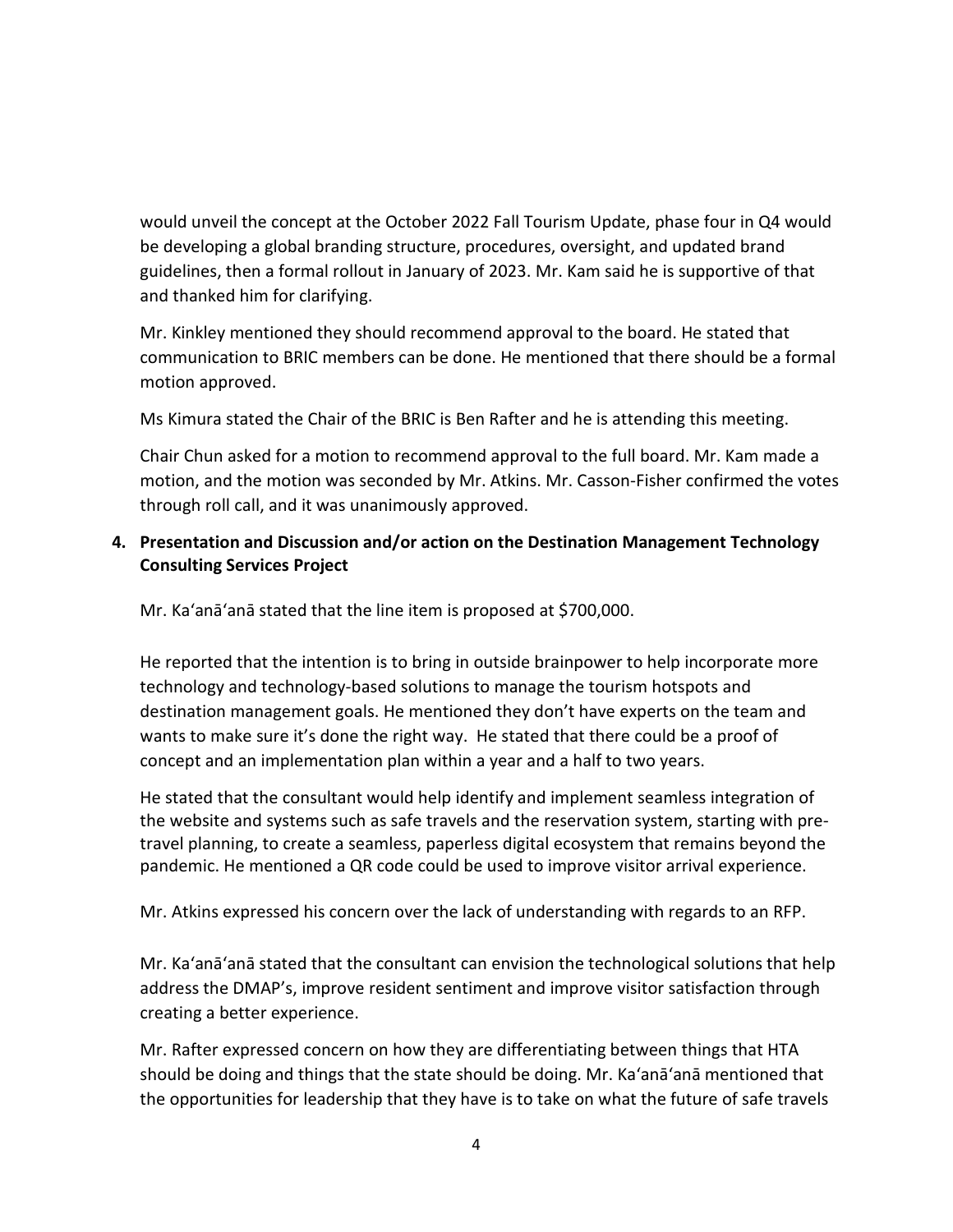look like. He mentioned that safe exists now and they've had over four million people go through safe travels to get to Hawai'i. He mentioned how they maintain something like that that allows them to get rid of the paper act form is a big question that he hears often and the request for a safety video. The other one he has heard from community is a pledge and the safe travels 2.0. Then he questioned how they could start to leverage all of the opportunity and create a regenerative tourism engine. He also mentioned the moonshot idea that integrates with all the other investments that they have made as a board, including the center for Hawaiian music and dance. He also mentioned the need to make sure that all this has the e-commerce platform to support local made products and valueadded products, right, to put that all together and make a seamless digital ecosystem. He stated that he is hoping that this consultant can help them conceptualize and bring that to fruition.

Mr. Rafter stated that they are better off using their own team rather than a consultant. He mentioned that a lot of other things that should be covered by other agencies. He stated that it's been discussed all the fees that may or may not get proposed over the next year or two as they execute on their DMAP plans. He wondered if the first step, instead of approving a half million dollars for a singular or plural consultants and seems like a lot of money if it's singular, might be the layout in more detail for the board such as a timeline and deliverables they're trying to accomplish. He suggests that is something that can be done in house before they bring the consultant on.

Mr. Ka'anā'anā mentioned this is all to ensure they capture the work that's been put in and invested in to get their visitors to understand the travel requirements before they get there. He mentioned that the pandemic could happen again, and this will serve as a platform and a base for that. He stated it will also help set them up respond to a lot of the other DMAP actions that they've been hearing about, which includes safety video messaging, or a welcome video that's required for everyone to watch before they get there. He mentioned that airlines have had trouble, but this platform, as a safe travels evolution could serve that purpose as the funnel, by which they would watch the video, which could potentially sign a pledge that could be digital. Flight attendants would love this so there is no need for extra forms to be handed out. He also mentioned a QR code that could be used at airports at the turnstiles. He stated there is opportunity here for them to improve that visitor arrival experience also by delivering on some of what their community has been asking for. He did say it's a bit separate from the moonshot idea and the website, but they need to talk to each other, and they need to be seamless.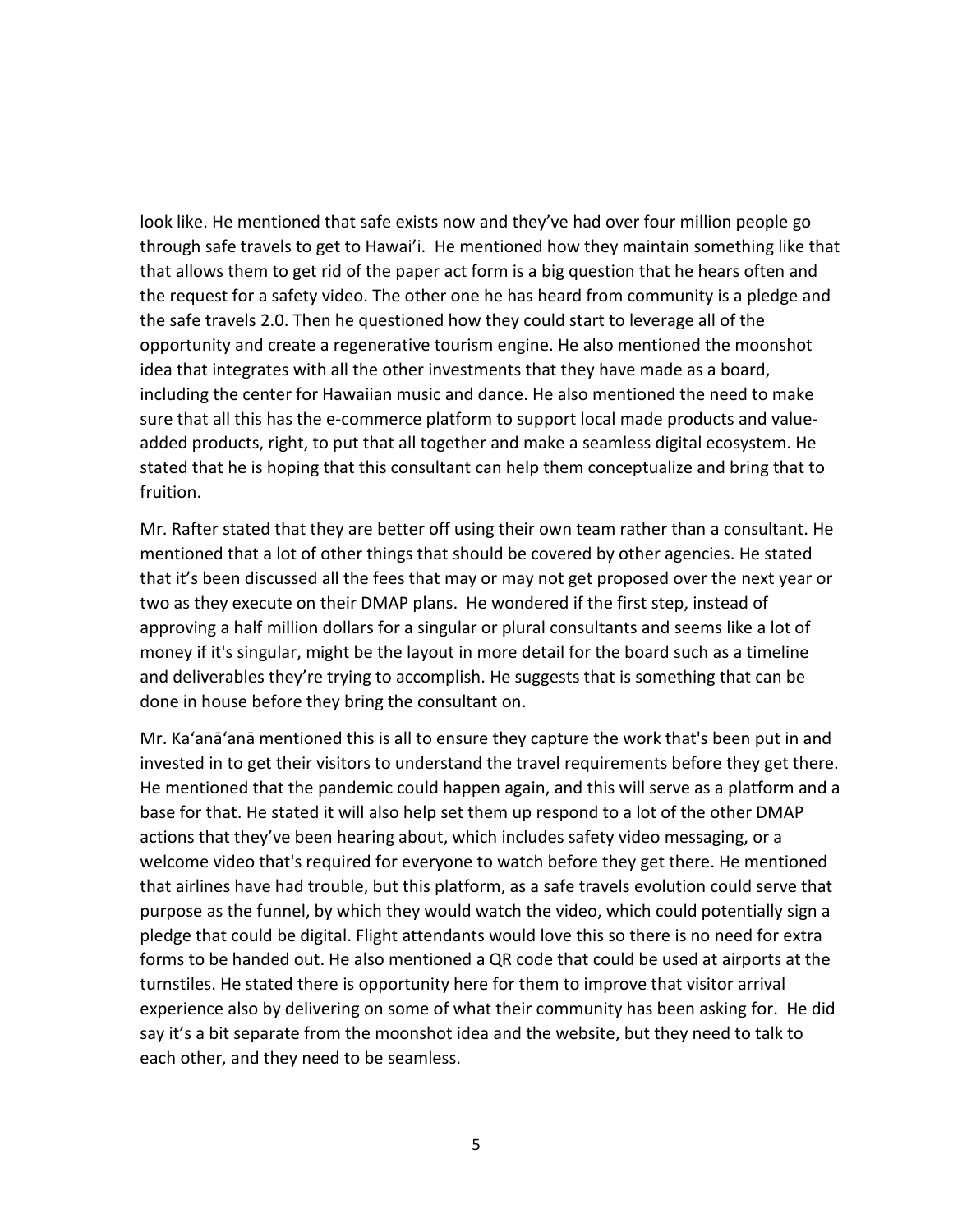Mr. Atkins mentioned the challenge for him regarding the 700 000 is that it just seems like one part is saying to go to the hotspots, and yet they spent a year with DMAP getting all the county input on hotspots and on Hawaii. He mentioned that if the consultant comes over and wants to listen to everybody in the community about hotspots, it will be like overlapping. He mentioned that what he saw in the entire budget seems there is a lot of duplication. He says he is not against it, but just that he requires more time to understand it. He mentioned there is ten million dollars in moonshot and there is two million dollars in Go Hawaii and adding 700 000 on top of that. He mentioned that discussions with the state need to be undertaken so they can know exactly what they are allowed to do. He mentioned that he thinks they are a bit ahead of themselves.

Chair Chun mentioned they do have a few tools at their disposal, such as how many people are at a particular point at what time of the day, but then once they get the data, he questioned what they do with it and how are they managing the data. He mentioned that this is probably the gap they need to fill.

Mr. Ka'anā'anā mentioned that he thinks the consultant with fresh eyes and broader experience and knowledge is going to actually help them all through this process to get clarity on what can and should be done so that all of this serves the end goal of two things - How do they improve resident sentiment and improve visitor satisfaction by making it a better experience?

Chair Chun stated that this new system would provide a golden opportunity for new revenue because capturing data is valuable.

Mr. De Fries reported that they have formalized the advisory group and completed the budget briefing with all twelve board members by close of business today which could help support the approval of the consultant.

Mr. Rafter mentioned that he thinks the idea of using safe travels to monetize and communicate with their guests, as well as demand-based pricing as a way to generate revenue, is moving them in the right direction, but until all of the other departments are on board and they have a pathway set by DLNR, he stated that he thinks the consultant money is wasted. He suggested getting everything in place first, and better off using someone in their team to carve the pathway.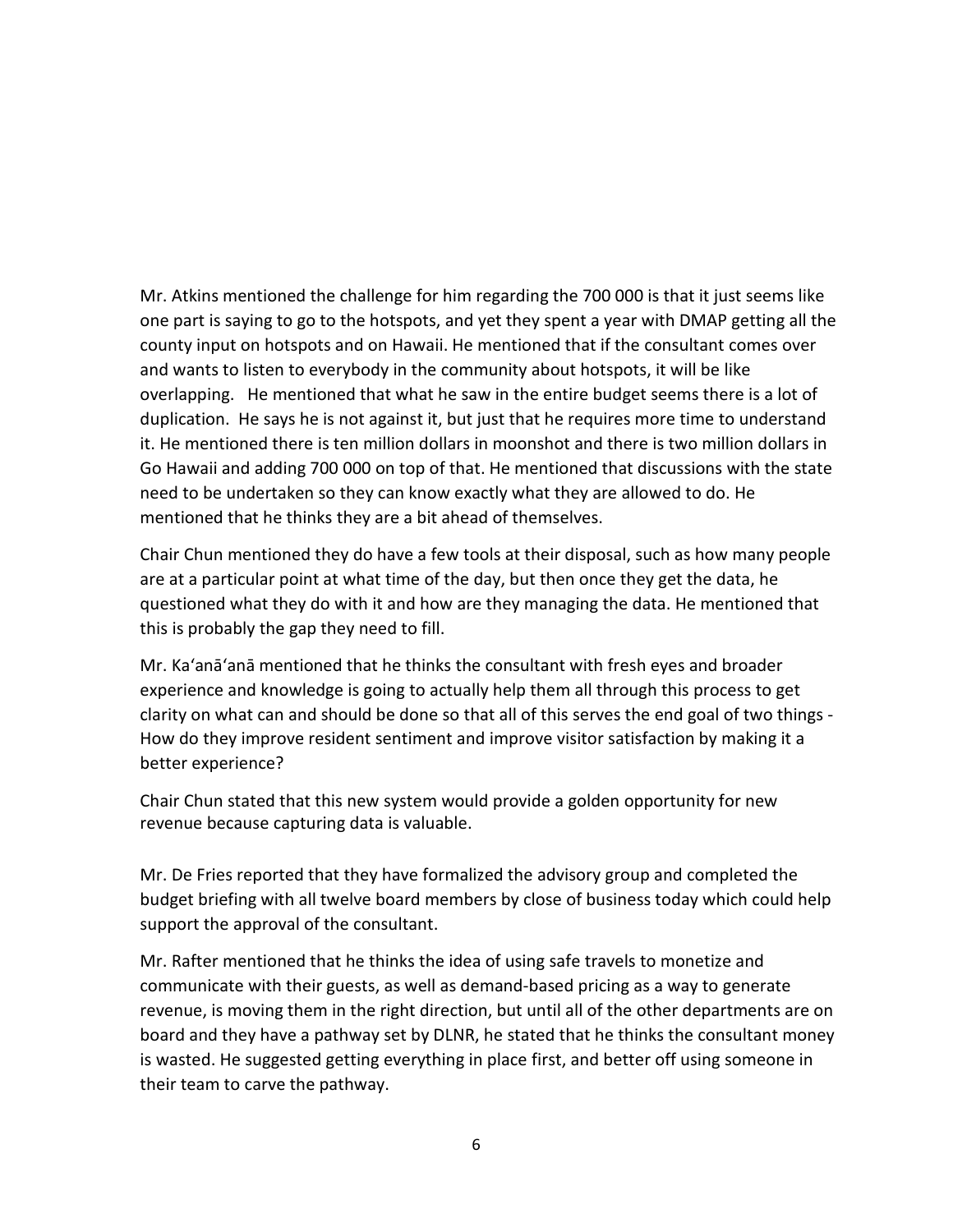Ms. Kimura reiterated that the safe travel is not working currently, and somebody has to fix it. She mentioned that the buy in should be funded by department agencies so that if their money is at stake their buy in is real if they are funding it.

Mr. Atkins mentioned that this is not HTA money, it is ARPA money, and they are trying to determine how long they have the money for, the statute says 2024. He stated that there is no need to rush it and that he would be supportive of taking the issue to BRIC and recommending its good qualities but emphasizing it needs to be scrubbed. He stated that there are committees that include key people outside of HTA that are consultants, and they are very experienced. He recommended putting the idea of earmarking funds for a consultant forward to BRIC and put a placeholder on it. Mr. Atkins requested that at the next day's BRIC meeting that Mike McCartney joins to give them clarification on some of the areas and answer some of their questions as well as answering the questions on how long they have to spend the ARPA money.

Mr. Ka'anā'anā requested a budget re-allocation. He also mentioned. He also says they need to find out what needs to be put in place for them to utilize whatever it is that they design and develop.

Chair Chun requested a motion to move forward on that particular item within the budget, with the understanding that it is earmarked, and the due diligence will happen, connecting and creating buy-in with all the other state entities will happen before any type of spending happens. Mr. Kam made a motion, and the motion was seconded by Mr. Rafter. Mr. Casson-Fisher confirmed the votes through roll call, and it was unanimously approved.

### **5. Presentation and Discussion and/or action on the Local Business Support Project**

Mr. Ka'anā'anā reported that the proposed budget line item is \$400,000 - \$500,000. He stated that two outcomes they are seeking with the visitor audience is increased awareness of local businesses, where they exist and what they are, and increased spending amongst visitors at those tourism related businesses.

He reported that driving visitor spending would help address two of HTA's main KPI's which are per person, per day spend and total expenditures, and then directing the flow of that spending at businesses who benefit most, that are headquartered in Hawai'i and pay taxes, to keep that money in the economy longer.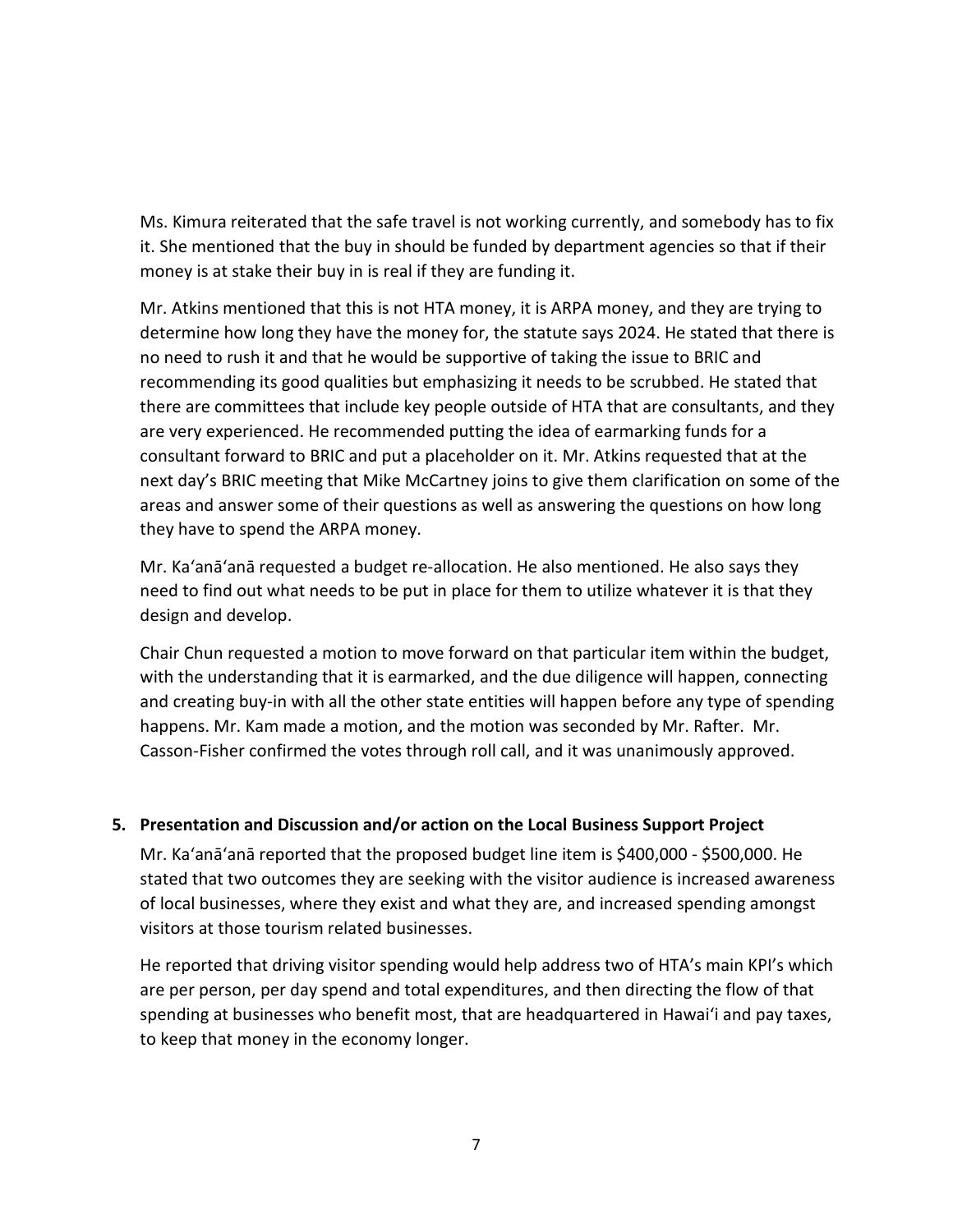Mr. Ka'anā'anā stated that they have been engaged with feedback from other projects, and they have been in touch with DBEDT, and they have been reviewing surveys with regards to local businesses.

He reported that social is the primary source of traditional advertising they will be using, and Mr. Atkins encouraged this.

Chair Chun asked how much money they have put together in the most current year that was successful to doing this. Mr. Ka'anā'anā mentioned that he thinks the most they've put together and aggregate that is aligned with this intention of supporting local businesses is probably around \$350,000.

Ms. Kimura asked how they are going to encourage some of the methodologies.

Mr. Ka'anā'anā mentioned the main thing is a traditional campaign where they try do social things that make sense. He mentioned that it's quite frankly just a marketing campaign with the main audience being visitors, with the goal of spending a greater awareness of local businesses and increasing spend.

Mr. Atkins mentioned that the \$500,000 should be part of the new Go Hawaii.

Chair Chun requested a motion to recommend approval to the full board of the local business support project. Mr. Kam made a motion, and the motion was seconded by Mr. Atkins with a condition that they know what the benefits of the \$500,000 will be and how it's going to benefit. He wants to make sure they're on track as it's a lot of money and needs to be used properly to filter down to the people that need their help.

Mr. Rafter voted against the motion and made clear his opinion on the importance of communication between departments as well as the need to have more dedication and building plans and working with the other departments before they started approving budget items. He stated that laying out the path is important.

Mr. Kam asked if Mr. Rafter if he would agree if it was a placeholder as they all agree to the benefits, but he agreed that they need to make sure that there is a pathway forward. He said he gave conditional support like Mr. Rafter.

Mr. Rafter would support it if it were worded that way, and the interaction with other departments is critically important. He agreed that if it's meant as a placeholder and some objectives are satisfied, then he would vote for it.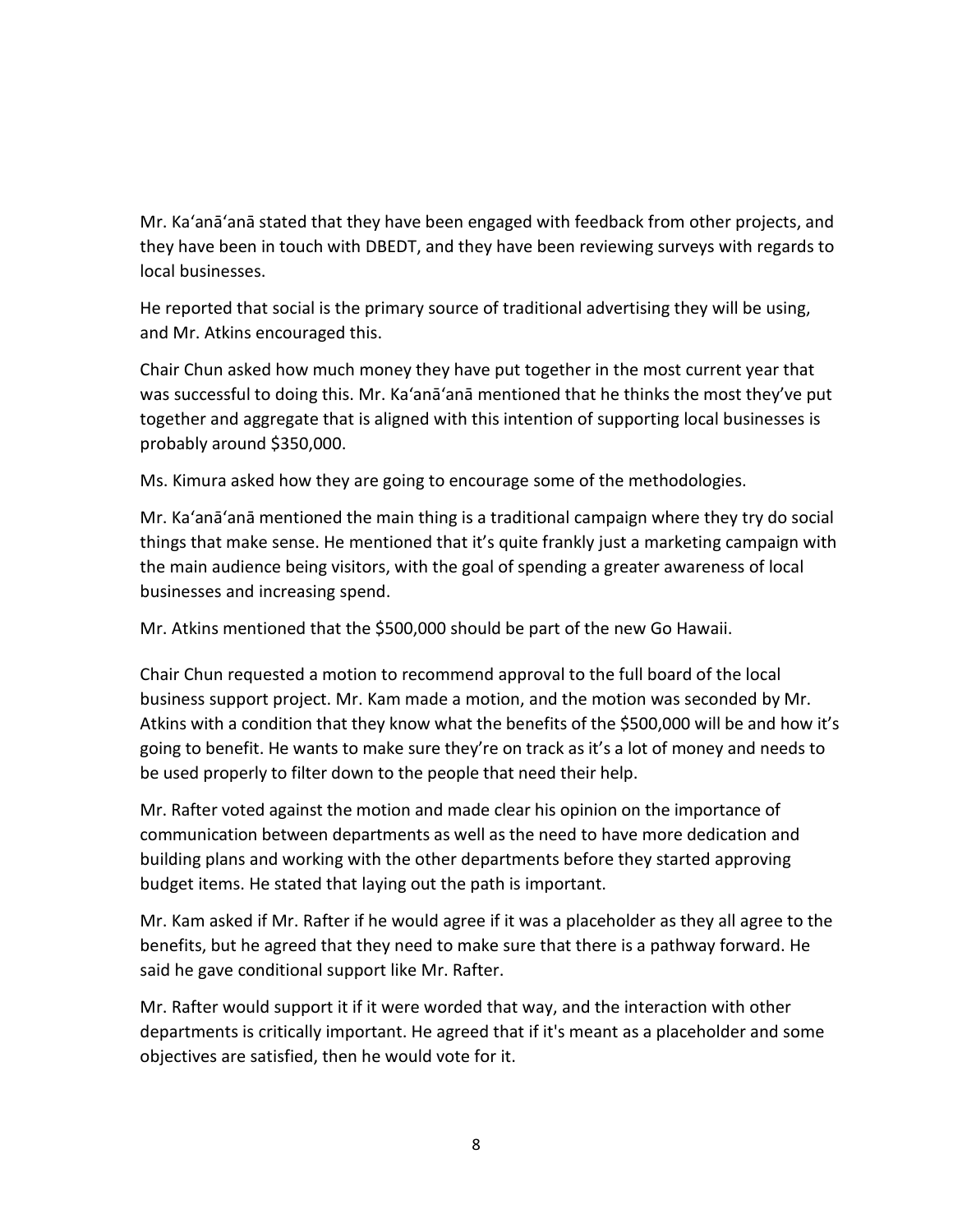Mr. Ka'anā'anā expressed his inability, due to 103-D, to provide specifics. He emphasized the importance of consistency with regards to branding.

Mr. Kinkley confirmed that these funds will be earmarked and that it will be reported to the board.

Mr. Casson-Fisher confirmed the votes through roll call, and it was unanimously approved.

# **6. Presentation and Discussion and/or action on the Smart Destination Hawai'i Project**

Mr. Ka'anā'anā reported that, with \$10 million, they want to create a website and it would include planning, design, and implementation. He stated that the website would integrate with the app and everything they have been talking about. He mentioned that they would create this regenerative tourism engine with modules that support Hawai'i made products, the channel manager for the reservations, potentially a booking engine, and then all the unique content that we can bring to it.

He stated that the first level is Trusted Visitor Education, how they share the travel requirements and lastly, how they start to create revenues so that it can be self-funding over time. He mentioned a Marketplace being a method option. He reported that one method is a Booking Platform where they could encourage convenience for potential travelers to Hawai'i, improve the relationship and own that relationship with their first party data and communication tools.

Mr. Atkins asked about whether big cities like Vegas or San Francisco have ever gone into trying to monetize their websites, and if they have, how they did, or if Hawai'i would be the first ones in the country to do something like this.

Mr. Ka'anā'anā reported that Vegas and a few other destinations have tried it and it is difficult. He said that the other part of it is how they create this as a public private partnership. He reported that there is the customer service side of it and managing the backend, not just the infrastructure of the website or the platform, and they were talking about a two-to-three-year timeline for this project.

He hypothetically asked how they make it convenient for a visitor and funnel them to this one digital ecosystem so that it's seamless and connected, how they keep connecting with them, keep them engaged with Hawai'i as a destination, but also by extension leveraging all of their small businesses and products to do that and how they start to be mindful about, as third-party cookies get phased out over time, how they capitalize on the data that comes with first party data?